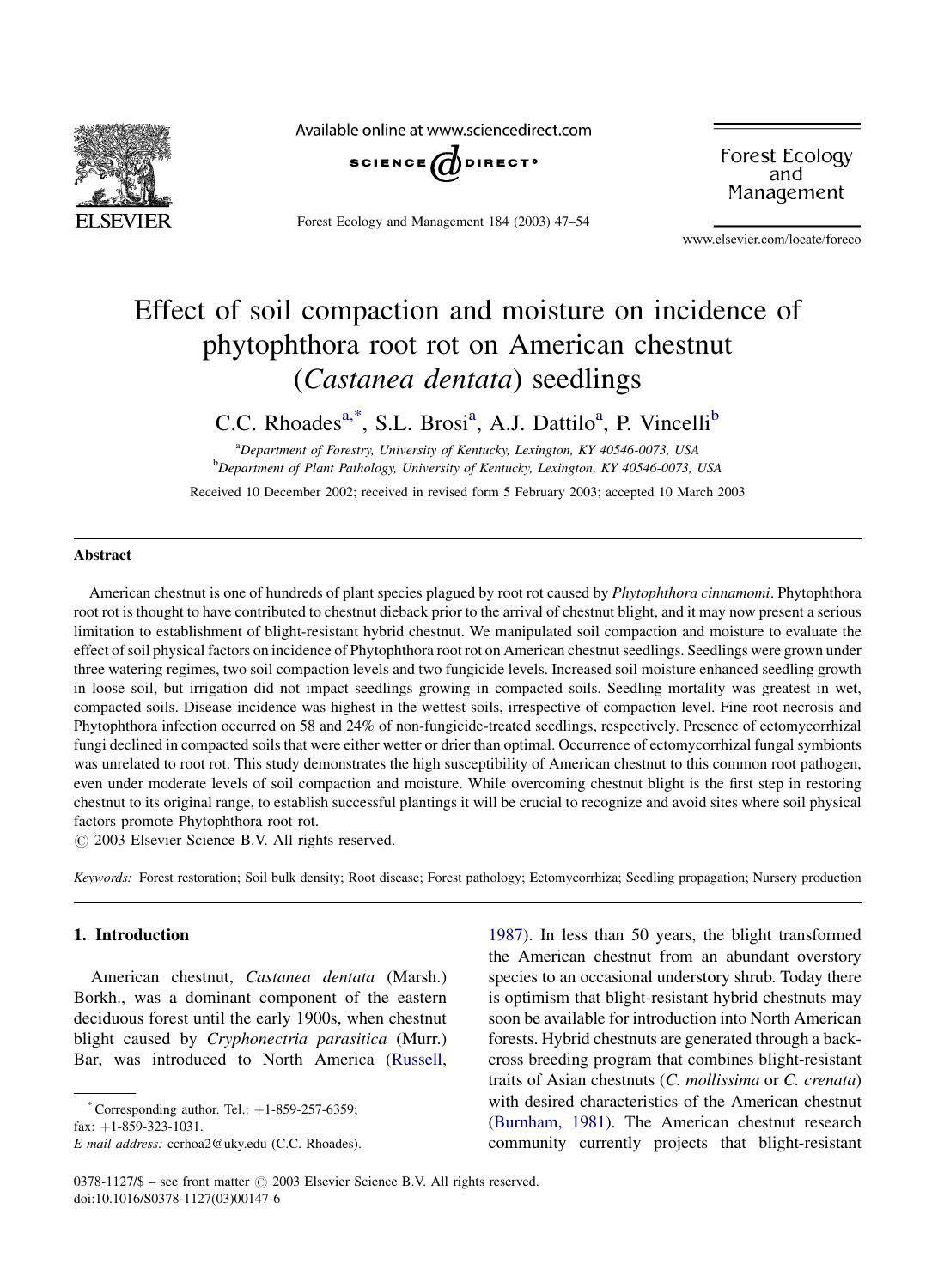hybrid chestnuts will be available for outplanting within the next decade ([Hebard, 2002](#page-7-0); Anagnostakis, Conn. Ag. Expt. Station, pers. commun.).

Unfortunately, chestnut blight is not the only biological impediment to chestnut restoration ([Anagnos](#page-7-0)[takis, 1995, 2002\)](#page-7-0). Chief among the obstacles facing chestnut restoration are the oomycete pathogens of the genus Phytophthora. Recent plantings of chestnut seedlings in southern Appalachian forests have experienced high mortality attributable through standard diagnostic practices to Phytophthora species, principally Phytophthora cinnamomi ([Brosi, 2001](#page-7-0)). P. cinnamomi was identified on chestnut seedlings grown at four sites in Kentucky's Knobs and Cumberland Plateau regions. The disease caused root and collar rot, branch dieback, defoliation and resulted in 60% seedling mortality within 4 months of planting. Similar root disease symptoms have been noted in association with chestnut seedling dieback in Pennsylvania, Tennessee and North Carolina plantings (S. Schlarbaum, University of Tennessee, pers. commun.) and Phytophthora spp. have been isolated from diseased seedlings where evaluated (T. Hall, forest pathologist, Pennsylvania Bureau of Forestry, unpublished data).

The blue or brownish-black root lesions of ''ink stain disease'' were noted on American chestnut before introduction of the chestnut blight ([Corsa,](#page-7-0) [1896](#page-7-0) (in [Anagnostakis, 2002\)](#page-7-0)). Root rot was associated with reduced vigor, increased mortality and may have contributed to contraction of chestnut's pre-blight range in the Mid-Atlantic, Southeastern and Gulf States ([Anagnostakis, 2002; Crandall et al.,](#page-7-0) [1945](#page-7-0)). In Kentucky, soil-related chestnut decline was attributed to land use conversion as forestland was cleared for agriculture [\(Holmes and Bradfield, 1907\)](#page-7-0).

''In the northern counties, as in so many other parts of the Southern Appalachian region at the lower elevations, chestnut as a commercial tree seems to be dying out... This decadent condition of the chestnut is caused probably by the gradual change in soilmoisture conditions, brought on in part by the clearing up of the country [\(Holmes and Bradfield, 1907\)](#page-7-0).'' In spite of early awareness of P. cinnamomi as an important pathogen of American chestnut, investigation of the specific conditions that favor the disease

The environmental and biological factors controlling incidence and severity of Phytophthora infection have

was preempted by chestnut blight.

been described for a variety of forest hosts. [Crandall](#page-7-0) [et al. \(1945\)](#page-7-0) conducted experiments designed to isolate the effects of soil texture and soil water content on the incidence of *P. cinnamomi* on red pine (*Pinus resinosa*). Poor soil aeration and prolonged soil saturation promote sporangia formation and zoospore release required for growth, reproduction and dissemination of Phytophthora [\(Wilcox and Mircetich, 1985; Agrios,](#page-7-0) [1997](#page-7-0)). Such conditions are common in fine-textured soils with high clay content, though Phytophthora incidence is widespread on a range of different geologic substrates and soil textures [\(Jung et al., 2000\)](#page-7-0).

The presence of ectomycorrhizal (ECM) fungi on tree roots has been shown to form a protective barrier (i.e. fungal mantle) against Phytophthora infection ([Marx and Davey, 1969](#page-7-0)). Early work on shortleaf pine (Pinus echinata) demonstrated increased resistance of roots to P. cinnamomi on seedlings with naturally occurring Cenococcum graniforme ectomycorrhizae ([Marx and Davey, 1969\)](#page-7-0). European chestnut (Castanea sativa) seedlings inoculated with ECM resisted infection by P. cinnamomi during a 3-month trial ([Branzanti et al., 1999](#page-7-0)). Pathogen resistance was attributed to an ECM fungal mantle that enveloped most of the root system. The interaction between P. cinnamomi and ECM fungi on American chestnut has yet to be studied.

The objectives of this study were to determine the effects of soil compaction and soil moisture on incidence of Phytophthora root rot on American chestnut seedlings. We also evaluated the relationship between seedling vigor, disease incidence and the presence of ECM.

# 2. Methods

## 2.1. Soil treatments

To evaluate physical soil controls on the susceptibility of American chestnut to root disease, we conducted a 90-day greenhouse seedling trial using soil from a plantation where high incidence of natural infections of P. cinnamomi and other Phytophthora species had been previously confirmed on dead and dying chestnut seedlings [\(Brosi, 2001](#page-7-0)). Necrotic root pieces from these seedlings incubated in distilled water consistently produced sporangia of Phytophthora spp.;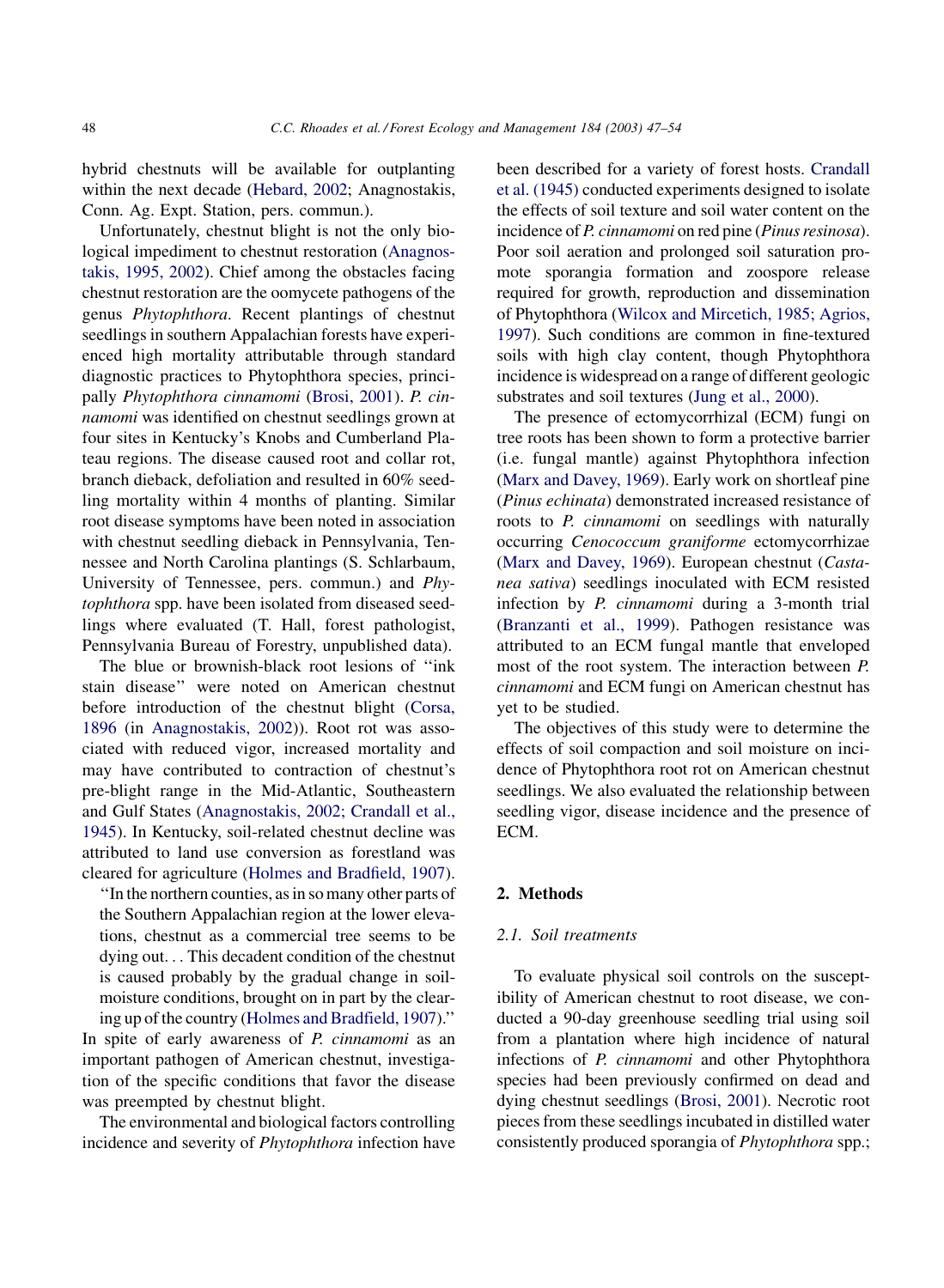the morphology of the majority of these matched the description for P. cinnamomi. ELISA tests on rotted roots also consistently reacted positively for Phytophthora species (P. Vincelli, University of Kentucky, Plant Pathology Diagnostic Laboratory, unpublished data). No other pathogen was detected in those diagnostic procedures. The plantation was located near Berea, Kentucky on the western edge of the Cumberland Plateau. Sprouts, stumps and logs indicate the historical presence of American chestnut at the site. Soil is developed from mixed shale, sandstone and scattered limestone sediments. The silt loam soils are classified as fine, mixed mesic, Dystrochrepts ([Soil](#page-7-0) [Conservation Service, 1973\)](#page-7-0). The top 10 cm contain 9% clay, 36% sand and 55% silt; clay content increases to 14 and 20% in the 10–20 and 20–30 cm soil depths, respectively.

Surface mineral soil (0–10 cm depth) was collected from the planting site, then was mixed and passed through a 2.5 cm mesh sieve to remove roots and coarse fragments. Two soil compaction levels were established by hand-tamping different masses of sieved soil into 300 ml planting tubes. Density of the compacted soils was significantly greater than that of the uncompacted soils  $(0.72 \text{ vs. } 0.64 \text{ g/cm}^3, P < 0.001)$ . Pure American chestnut seeds from The American Chestnut Foundation's breeding program in western Virginia were planted at 5 cm depth. At the time of planting, half the growing pots were treated with 60 ml of the oomycete-specific systemic fungicide mefenoxam (Subdue MAXXTM, Novartis Crop Production Inc., Greensboro, NC) to suppress Phytophthora (0.4 g ai/l). Fungicide application was repeated after 42 days when seedlings were well established. The fungicidetreated seedlings provided a comparison with untreated seedlings subjected to natural inoculum in the field soils containing *P. cinnamomi*.

Three soil moisture levels (wet, optimal, dry) were established by manipulating irrigation frequency. In previous greenhouse bioassays, we have determined that optimal watering for chestnut seedling growth and root zone aeration was 200 ml on alternate days (Rhoades and Miller, unpublished data). The wet treatment maintained a nearly saturated root environment and the dry treatment was intended to generate drought stress. Wet treatment seedlings received 400 ml of a very low nutrient ''artificial rain'' solution [\(Lee and](#page-7-0) [Walker, 1979\)](#page-7-0) added in two 200 ml applications, 6 days

per week; those in the dry treatment received 100 ml on alternate days. The elemental concentration of the artificial rain was equal to precipitation inputs to forested New Hampshire watershed [\(Likens and Bor](#page-7-0)[mann, 1972\)](#page-7-0) after subtracting out estimated nitric and sulfuric acid inputs. Artificial rain supplied  $12 \mu$ eq/l concentrations each of  $NH_4^+$  and  $NO_3^-$ ; a 400 ml irrigation provided a N input of  $\langle 0.1\%$  of the plant available soil N pool.

## 2.2. Seedling response

After 90 days, height, root collar diameter and leaf area of fresh excised leaves (Li-300, LiCor Inc., Lincoln, NE) were measured for each seedling. Leaves and stems were then dried at  $60^{\circ}$ C for 48 h to determine aboveground biomass. After harvesting aboveground portions, seedling roots were carefully removed from the soil, washed and stored at  $5^{\circ}$ C for further analysis. To estimate ECM infection on fine roots  $(\leq 1 \text{ mm})$ diameter), a subsample of twenty-five 3 cm long root segments were excised from each seedling, suspended in deionized water and distributed evenly within a Petri dish. The presence or absence of ECM root tips was recorded using a line intercept method on 100 root tips per seedling under a dissecting microscope ([McGoni](#page-7-0)[gle et al., 1990](#page-7-0)). Following determination of ECM colonization and disease incidence (discussed below), root biomass was determined as described for aboveground tissues.

## 2.3. Disease assessment

Percent root rot was estimated visually under a dissecting microscope on a subset of fine roots as detailed above for the ECM survey (i.e. twenty-five 3 cm long roots per tree). To determine the cause of the root disease, seedling roots (four replicates per seedling) were also assessed with an enzyme-linked immunosorbent assay (ELISA) with Phytophthora-specific antibodies (Neogen Corp., Lansing, MI). The ELISA was conducted using 2 mm long segments of fine root from each seedling from non-fungicide-treated soils. Half the seedlings grown in fungicide-treated soils also were assayed for the presence of Phytophthora; none tested positive. The presence of P. cinnamomi was assessed by inspection of sporangial size and form on rotted root tissue that tested positive to the ELISA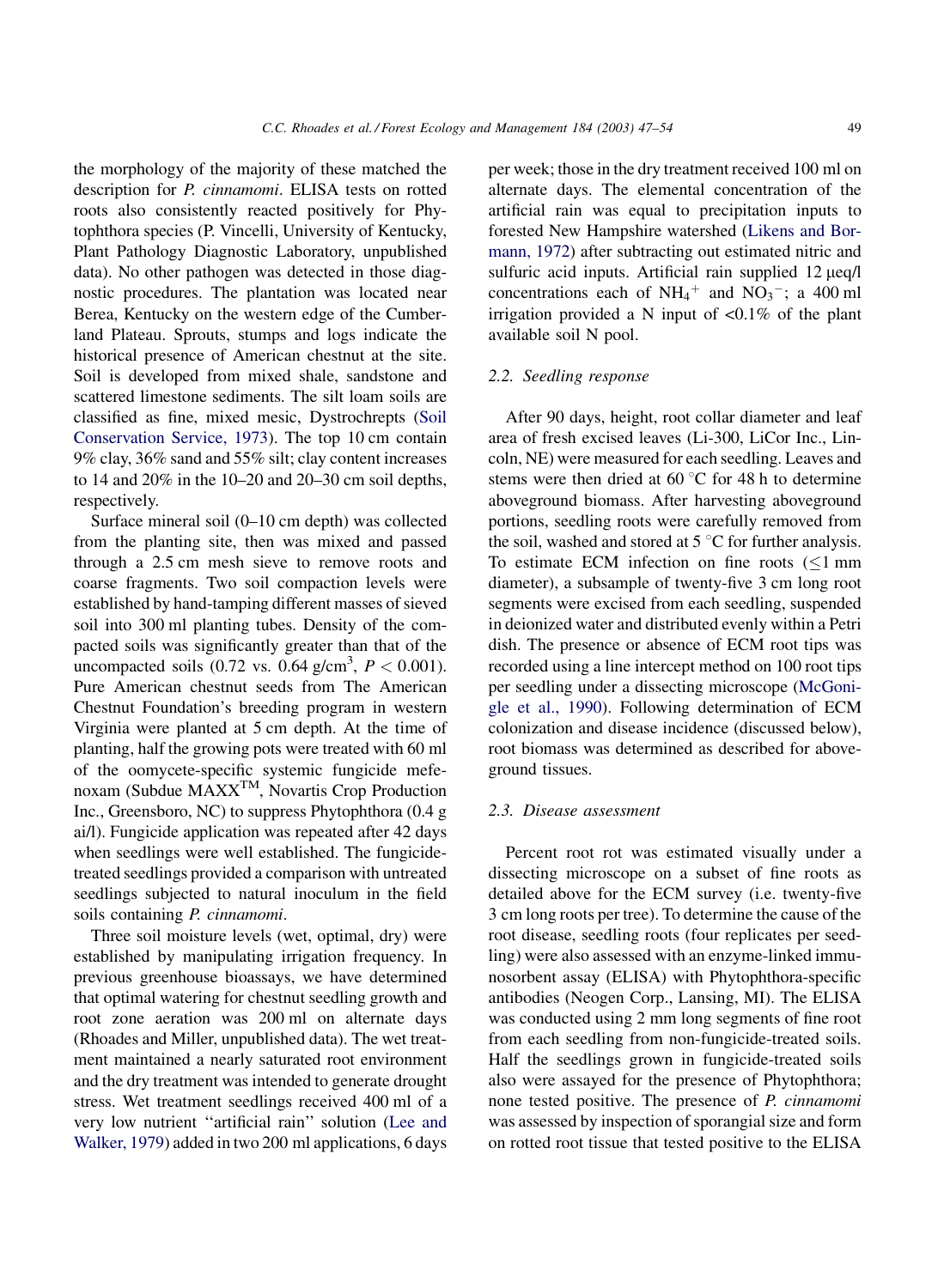screen ([Erwin and Ribeiro, 1996\)](#page-7-0). Prior to inspection, root tissue was incubated for 4 days in deionized water and then was surveyed at  $40\times$  magnification under a compound microscope.

## 2.4. Statistical design and analysis

The bioassay was set up in a factorial design with two compaction levels (dense, loose), two fungicide levels (fungicide-treated, not fungicide-treated) and three watering treatments (dry, optimal, wet) with eight replicate seedlings per treatment. All treatments were considered fixed effects; seedling response and Phytophthora infection were dependent variables (SPSS version 10.1 2000, SPSS Inc., Chicago, IL). Where interactions between the two main effects occurred, variables were analyzed independently by one-way analysis of variance (ANOVA). Where significant treatment differences occurred, means were compared using orthogonal contrasts or Tukey's pairwise tests ( $P = 0.05$  significance level). Percentage data was arcsine transformed and seedling variables were log-transformed prior to statistical analysis.

# 3. Results

# 3.1. Seedling growth

After 90 days, overall mean seedling height was 32.2 cm and root collar diameter was 3.8 mm (Table 1) and individual maximum height and root collar diameter were 55.8 cm and 6.0 mm, respectively. Seedlings grown in loose, wet soil were significantly taller (43.7 and 36.0 cm for fungicide- and non-fungicidetreated, respectively) than those grown in the other compaction, moisture combinations ( $P < 0.0001$ ).

Watering level explained a significant portion of the variation between treatment means for most seedling variables (Tables 1 and 2). Compaction had a significant effect on aboveground biomass  $(P < 0.042)$ ; fungicide treatment had no significant effect on seedling growth or disease parameters ( $P > 0.1$ ). The main effects were not consistent across treatment combinations, however, and factor interactions were significant in many cases [\(Table 2](#page-4-0)). For example, while frequent watering increased seedling growth and biomass in loose soil, growth in compacted soils was unaffected by irrigation level (Table 1). The effect of compaction on seedling growth was significant only on aboveground production for seedlings grown in the saturated soil moisture treatment ( $P = 0.017$ ).

Ectomycorrhizal root tips were present on all seedlings. The mean infection rate was 30% of sampled root tips and ranged from 8 to 56% on individual seedlings. Cenococcum geophilum was the most abundant ECM species. Both compaction and watering treatment influenced ECM abundance, but the oomycete-specific fungicide had no effect [\(Table 2\)](#page-4-0). Mean ECM infection was highest in optimal and dry loose soils (Table 1) and lowest in dry and wet compacted soils. Within both compaction treatments,

## Table 1

Mean chestnut seedling dimensions and standard error after 90 days growth  $(n = 8)^{a}$ 

|                | Height (cm)       | Root collar   | Leaf area $(cm2)$  | Seedling biomass   | Ectomycorrhizal    |                               |
|----------------|-------------------|---------------|--------------------|--------------------|--------------------|-------------------------------|
|                |                   | diameter (mm) |                    | Aboveground<br>(g) | Belowground<br>(g) | root tips <sup>b</sup> $(\%)$ |
| Loose soil     |                   |               |                    |                    |                    |                               |
| Dry            | 29.5 b(1.2)       | 3.6 a $(0.2)$ | 469.0 b $(57.8)$   | 3.7 b $(0.4)$      | $2.9$ a $(0.3)$    | 33.2 ab $(4.9)$               |
| Optimal        | $30.9$ ab $(2.0)$ | 3.7 a $(0.2)$ | 393.3 b (53.3)     | 3.5 b $(0.5)$      | 2.8 a $(0.4)$      | $37.4$ a $(1.9)$              |
| Wet            | 36.0 a $(2.2)$    | 3.9 a $(0.2)$ | $679.6$ a $(85.8)$ | 5.6 a $(0.7)$      | 3.6 a $(0.4)$      | 29.0 abc $(1.1)$              |
| Compacted soil |                   |               |                    |                    |                    |                               |
| Dry            | 33.9 ab $(1.6)$   | 4.0 a $(0.2)$ | 494.1 ab (47.4)    | 4.1 b $(0.2)$      | $3.4$ a $(0.3)$    | 22.1 c $(2.9)$                |
| Optimal        | $34.4$ ab $(1.6)$ | 4.1 a $(0.4)$ | 611.8 ab (112.8)   | 4.6 ab $(0.6)$     | $3.4$ a $(0.3)$    | $31.7$ ab $(3.0)$             |
| Wet            | $30.7$ ab $(3.4)$ | 3.8 a $(0.2)$ | 477.9 ab (27.9)    | 3.8 b $(0.2)$      | 3.0 a $(0.4)$      | $26.3$ bc $(2.3)$             |

a Fungicide application had no significant effect on seedling growth so for clarity fungicide-treated seedlings are not shown. Within columns, similar letters indicate that vegetation type averages are equal based on Tukey's means separation test ( $\alpha = 0.05$ ). b ECM root tips from  $n = 5$  seedlings per treatment.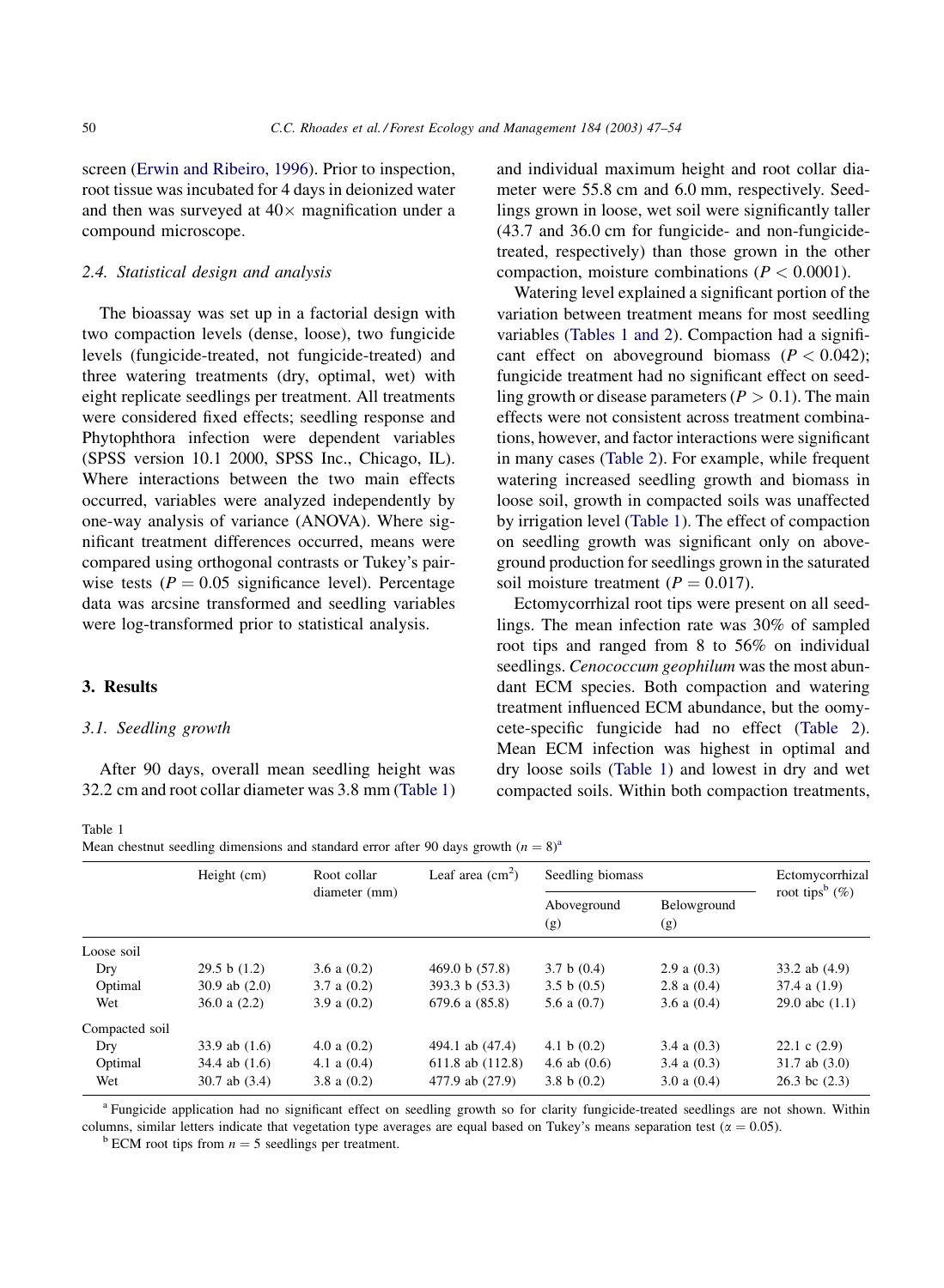|                                   | Height (cm) | Root collar<br>diameter (mm) | Leaf area<br>(cm <sup>2</sup> ) | Seedling biomass   |                    | ECM root                 | Fine root                      |
|-----------------------------------|-------------|------------------------------|---------------------------------|--------------------|--------------------|--------------------------|--------------------------------|
|                                   |             |                              |                                 | Aboveground<br>(g) | Belowground<br>(g) | tips <sup>b</sup> $(\%)$ | necrosis <sup>b,c</sup> $(\%)$ |
| Main effects                      |             |                              |                                 |                    |                    |                          |                                |
| Watering (Water)                  | $5.4***$    | $4.0***$                     | $3.5***$                        | $5.3***$           | $6.9***$           | $2.8^{\circ}$            | $6.5***$                       |
| Compaction (Comp)                 | 1.7         | 0.2                          | 1.2                             | $4.3***$           | $3.1^*$            | $6.0^{**}$               | $5.6***$                       |
| Fungicide (Fung)                  | 0.4         | 0.0                          | 0.5                             | 1.3                | 0.8                | 1.7                      |                                |
| Interactions                      |             |                              |                                 |                    |                    |                          |                                |
| $Comp \times Water$               | $6.2***$    | $2.5^*$                      | $5.8***$                        | $8.2***$           | $3.6***$           | 0.8                      | 1.5                            |
| $Comp \times Fung$                | $3.8*$      | $5.3***$                     | 2.2                             | $2.8*$             | $7.5***$           | 0.0                      |                                |
| Water $\times$ Fung               | $2.9*$      | $5.6***$                     | 0.2                             | 0.6                | $4.6***$           | 1.2                      |                                |
| Comp $\times$ Water $\times$ Fung | 0.0         | 0.3                          | 1.8                             | 0.4                | 0.2                | 0.4                      |                                |

| Treatment effects on chestnut seedling growth and belowground properties <sup>a</sup> |  |  |  |
|---------------------------------------------------------------------------------------|--|--|--|
|                                                                                       |  |  |  |

 $A$  ANOVA  $F$ -test and significance levels for main effects and interactions.

<sup>b</sup> Arcsine transformed data.

<sup>c</sup> Fungicide treatment not included in statistical analysis of root necrosis.

\* Significant at  $\leq 0.1$ .<br>\*\* Significant at  $\leq 0.05$ .<br>\*\*\* Significant at  $\leq 0.01$ .<br>\*\*\*\* Significant at  $< 0.001$ .

ECM infection was numerically highest at optimal soil moisture and declined both under dry and wet conditions. Combined across compaction treatments, ECM root tips averaged 34.6% at optimal moisture compared to 30.5 and 27.7% in wet and dry soils, respectively ( $P = 0.025$ ). Loose soils supported a significantly higher abundance of ECM root tips (33.2%) compared to compacted soil (26.6%;  $P = 0.011$ .

# 3.2. Disease development

Seedling mortality was highest in wet, compact soils in both fungicide-treated (1 dead of 8) and untreated (2 dead of 8) seedlings (Table 3). Mortality was light or non-existent in other treatment combinations; one seedling died in loose soil (dry, fungicidetreated) and one seedling died at optimal watering (compact, untreated). There were no visual symptoms

Table 3

<span id="page-4-0"></span>Table 2

Seedling mortality, spatial extent (mean, maximum), and proportional occurrence (frequency) of necrosis and Phytophthora on non-fungicidetreated live chestnut roots ( $n = 8$  seedlings per treatment)

|                | Seedling<br>mortality $(\%)$ | Fine root necrosis |                   |                  | Tap root necrosis |                   |                     | Phytopthora                   |
|----------------|------------------------------|--------------------|-------------------|------------------|-------------------|-------------------|---------------------|-------------------------------|
|                |                              | Mean<br>(%)        | Maximum<br>$(\%)$ | Frequency<br>(%) | Mean<br>$(\%)$    | Maximum<br>$(\%)$ | Frequency<br>$(\%)$ | frequency <sup>a</sup> $(\%)$ |
| Loose soil     |                              |                    |                   |                  |                   |                   |                     |                               |
| Dry            | 0.0                          | 8.1                | 30.0              | 50.0             | 0.6               | 5.0               | 12.5                | 37.5                          |
| Optimal        | 0.0                          | 6.3                | 10.0              | 87.5             | 0.6               | 5.0               | 12.5                | 0.0                           |
| Wet            | 0.0                          | 35.4               | 80.0              | 75.0             | 36.9              | 90.0              | 75.0                | 50.0                          |
| Compacted soil |                              |                    |                   |                  |                   |                   |                     |                               |
| Dry            | 0.0                          | 0.6                | 5.0               | 12.5             | 0.0               | 0.0               | 0.0                 | 12.5                          |
| Optimal        | 12.5                         | 3.1                | 10.0              | 57.1             | 0.7               | 5.0               | 14.3                | 28.6                          |
| Wet            | 25.0                         | 11.9               | 50.0              | 66.7             | 5.8               | 20.0              | 33.3                | 16.7                          |

<sup>a</sup> Presence of Phytopthora on fine roots is based on ELISA test.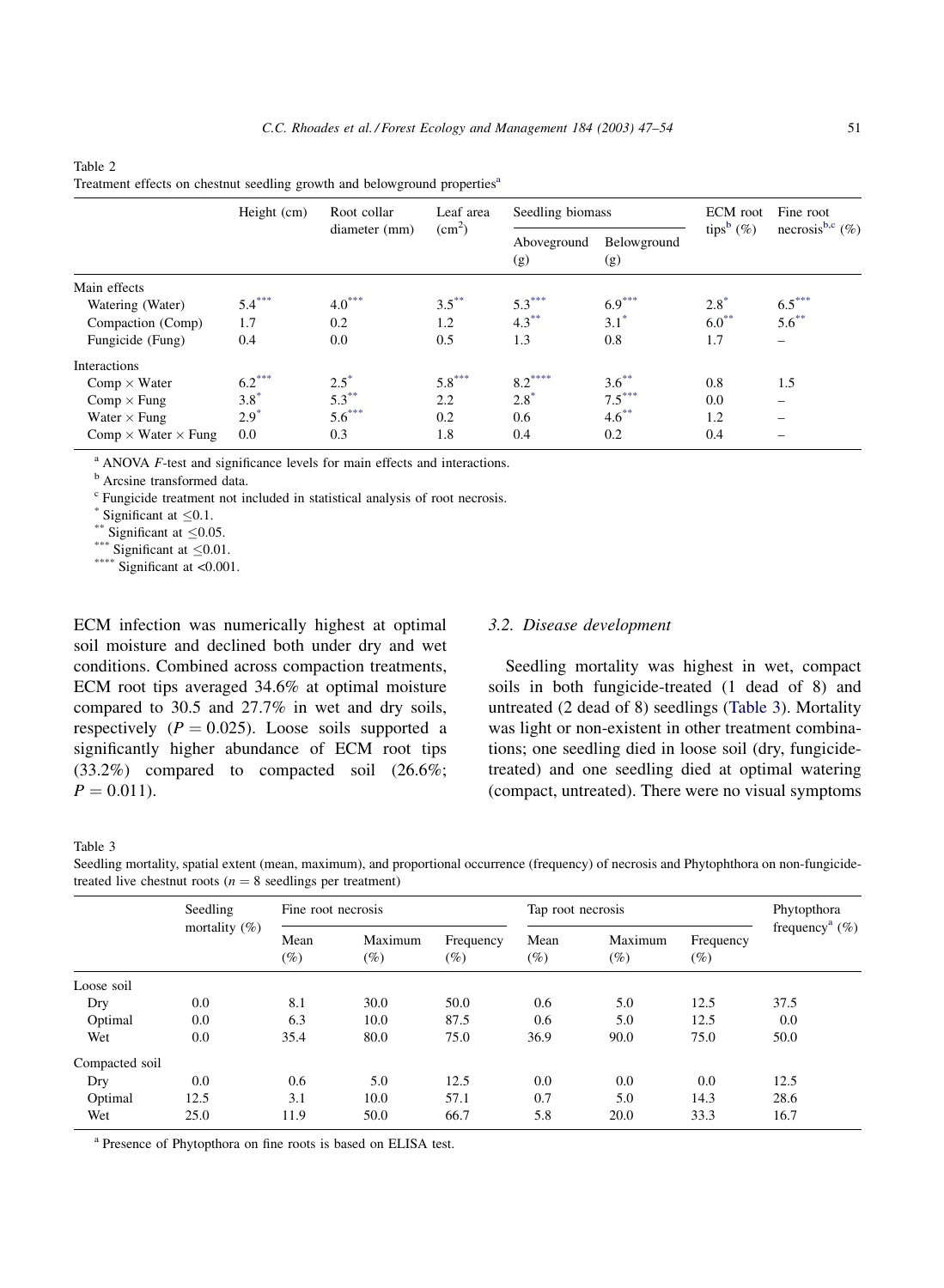<span id="page-5-0"></span>

Fig. 1. Relationship between fine root necrosis and root biomass on American chestnut seedlings. Bars report mean  $\pm$  1 S.E. Root rot classes were determined by visual inspection of seedling root systems beneath a dissecting microscope.

of Phytophthora infection (i.e. ink stain) on stems or root collars of either healthy or dead seedlings.

In contrast to the aboveground seedling health, necrosis occurred on belowground tissues in all compaction and watering treatments [\(Table 3\)](#page-4-0). Black rot with cinnamon-colored edges, characteristic of Phytophthora root rot, was present on fine roots  $(\leq 1 \text{ mm})$ diameter) as well as on coarser lateral roots (>1 mm diameter) and taproots. With the exception of a small amount of abiotic root damage (i.e. necrosis where root tips protruded from planting pots) that was uniform across all soil treatments, roots of fungicidetreated seedlings were free of necrosis.

On non-fungicide-treated seedlings, root rot occurred on  $\geq$ 50% of seedlings in all treatments with the exception of the dry, compact treatment where only 1 of 8 seedlings exhibited root rot. Root necrosis covered up to 80% of fine roots and 90% of taproots. Within both compaction levels, root necrosis was most severe in the saturated soil treatment and less frequent in dry soils. Watering level explained the dominant portion of the variation between treatment means for root necrosis [\(Table 2\)](#page-4-0).

Root biomass was lowest on trees that suffered the most severe root rot (necrosis on  $>50\%$  of fine roots; Fig. 1); the belowground biomass these seedlings was one-third that of necrosis-free seedlings. Overall, root biomass was 15% lower on seedlings with visible root necrosis compared to those roots with no visible rot (one-way ANOVA contrast  $P = 0.08$ ). Aboveground biomass, seedling height and root collar diameter were not consistently or significantly reduced by root rot during the course of the study.

The ELISA test confirmed that Phytophthora was present on 24% of all seedlings grown in untreated soil ([Table 3](#page-4-0)); none of the fungicide-treated seedlings tested positive for Phytophthora. All seedlings with severely necrotic root systems ( $\geq$ 50 of fine roots) as well as 53% of seedlings that did not exhibit visible root necrosis tested positively for Phytophthora. Sporangia of P. cinnamomi were identified by microscopy on all seedlings that had both fine root necrosis and that tested positive for the genus-level Phytophthoraspecific ELISA test.

# 4. Discussion

Our greenhouse study demonstrates the susceptibility of American chestnut to Phytophthora root rot. During the 3-month trial period, root necrosis occurred within all soil moisture and compaction treatments, affecting 58% of the seedlings overall ([Table 3\)](#page-4-0). Phytophthora spp. were confirmed on the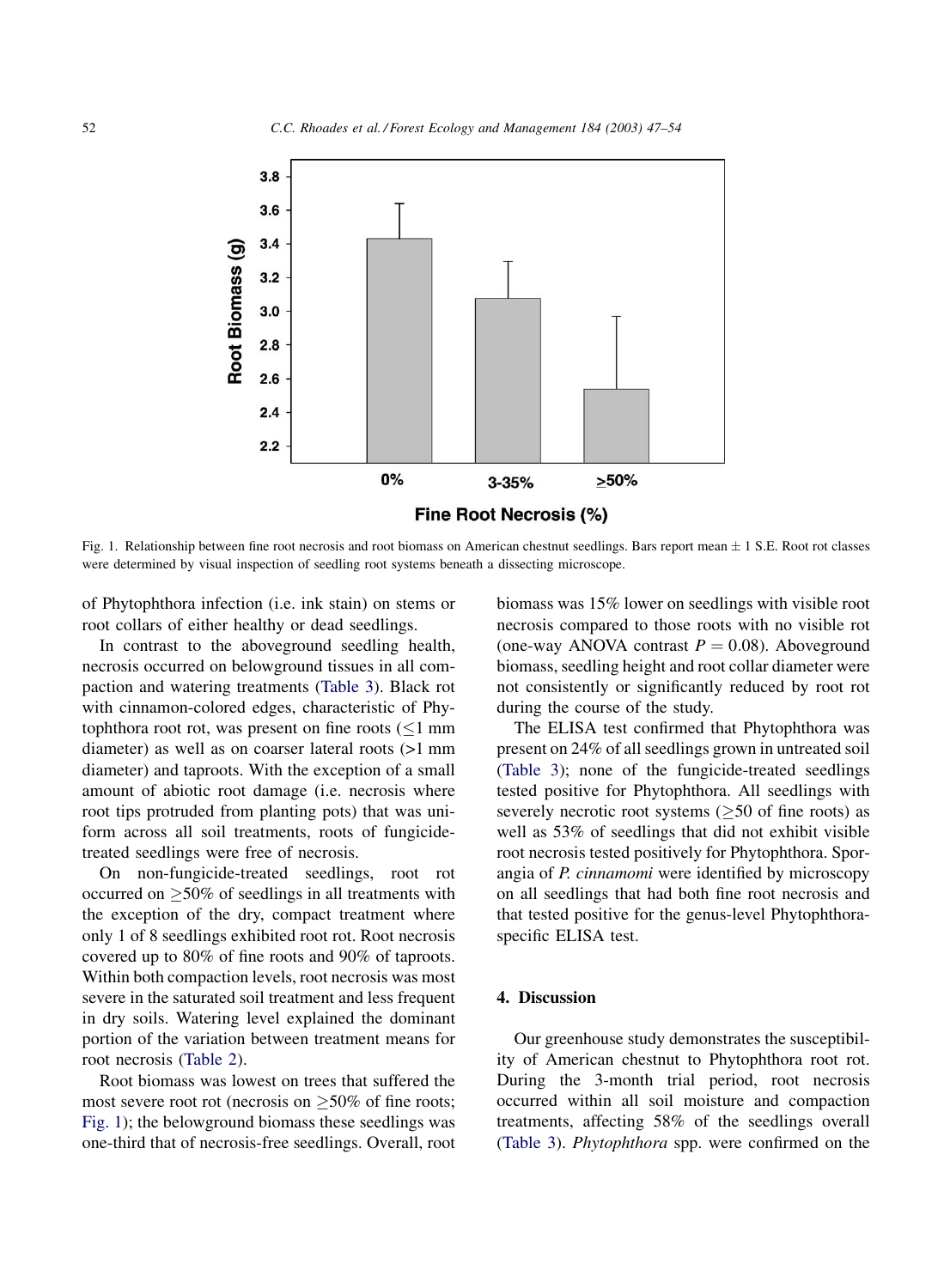majority of the necrotic root systems and P. cinnamomi was verified diagnostically. Though root rot had little impact on seedling height or diameter within the duration of the trial, it contributed to a 15% loss of root biomass on average ([Fig. 1\)](#page-5-0).

These findings are consistent with the pattern of rapid disease development that affected recent chestnut plantations in Kentucky ([Brosi, 2001\)](#page-7-0). The first indications of disease became evident 90 days after plantation establishment when seedling leaves began to yellow and wilt. Similar to our greenhouse results, belowground symptoms were well advanced at the time that aboveground symptoms first appeared; fine root necrosis and decay was widespread and the disease had begun to girdle seedling root collars. P. cinnamomi was positively identified on the roots of symptomatic seedlings at four distinct planting sites.

The soil physical conditions of the greenhouse bioassay, designed to mimic the conditions encountered in field trials, presented a moderate risk of Phytophthora attack. The silt loam planting substrate had 10% clay and was compacted to a bulk density of  $0.7 \text{ g/cm}^3$ . In contrast, forest sites with high risk of Phytophthora attack are typically associated with dense clay layers, hardpans, or high traffic areas with restricted drainage or periodic saturation ([Campbell](#page-7-0) [and Copeland, 1954; Erwin and Ribeiro, 1996\)](#page-7-0). Root disease would probably advance more rapidly on chestnut seedlings grown in higher clay or higher density soils. Additionally, more aggressive root disease would be expected on seedlings grown in substrate intentionally inoculated with P. cinnamomi ([Wilcox and Mircetich, 1985; Crandall et al., 1945](#page-7-0)) rather than in forest soil with a confirmed but nonquantified level of P. cinnamomi inoculum.

There was no significant relation between ECM and either root necrosis or Phytophthora occurrence across the range of ECM infection measured in our study  $(r^2 = 0.00, P = 0.986; r^2 = 0.03, P = 0.733)$ . ECM infection rates averaged 30% across treatments and were reduced to 20% by soil compaction; though statistically significant, the biological relevance of this reduction on seedling growth is doubtful. In previous chestnut bioassays, we have found similar ECM infection rates on seedlings grown in a variety of Kentucky soil types without ECM spore inoculation (Rhoades and Miller, unpublished data). When amended with spores of the ECM species Laccaria

laccata, Hebeloma sinapizans or Paxillus involutus, European chestnut root tips became densely covered by ECM mantles and hyphal strands, and resisted Phytophthora infection ([Branzanti et al., 1999\)](#page-7-0). The C. geophilum that we observed on American chestnut roots was scattered and the ECM fungi did not form dense or extensive hyphal sheaths. The protective effect of ECM against P. cinnamomi attack probably requires higher overall ECM infection and may require presence of certain ECM species that form dense networks of fungal mycelium.

## 4.1. Implications for chestnut restoration

It is uncertain how the high susceptibility of pure American chestnut to Phytophthora will influence efforts to establish blight-resistant chestnut hybrids in eastern North America. The resistance of Asian chestnut (C. mollisima and C. crenata) to Phytophthora root rot has long been recognized [\(Crandall](#page-7-0) [et al., 1945\)](#page-7-0). Phytophthora resistance is not however a selected trait within current chestnut-blight resistance breeding efforts, and may not be inherited by blightresistant chestnut hybrids (F. Hebard, American Chestnut Foundation, pers. commun.).

Experience gained from southern Appalachian seedling trials indicates that heavy Phytophthorarelated dieback can occur on relatively well-drained forest sites that previously supported American chestnut. Site selection for European chestnut orchards and other Phytophthora-susceptible forest species, typically avoids poorly drained sites [\(Erwin and Ribeiro,](#page-7-0) [1996\)](#page-7-0). In contrast, site selection for reintroduction of chestnut to American forests, may be restricted to extremely well-drained sites; such locations represented a small portion of the American chestnuts' original landscape distribution [\(Braun, 1935; Rhoades](#page-7-0) [and Park, 2001](#page-7-0)).

The high level of root disease pressure on American chestnut justifies experimentation with strategies to effectively produce and establish disease-free and disease-resistant root systems. In order to minimize root damage and disease associated with transplanting bare-root seedlings, The American Chestnut Foundation currently establishes its breeding orchards by direct seeding ([Hebard, 2002](#page-7-0)). The success of soil fungicide at eliminating root disease in this short-term controlled greenhouse study warrants field trials to